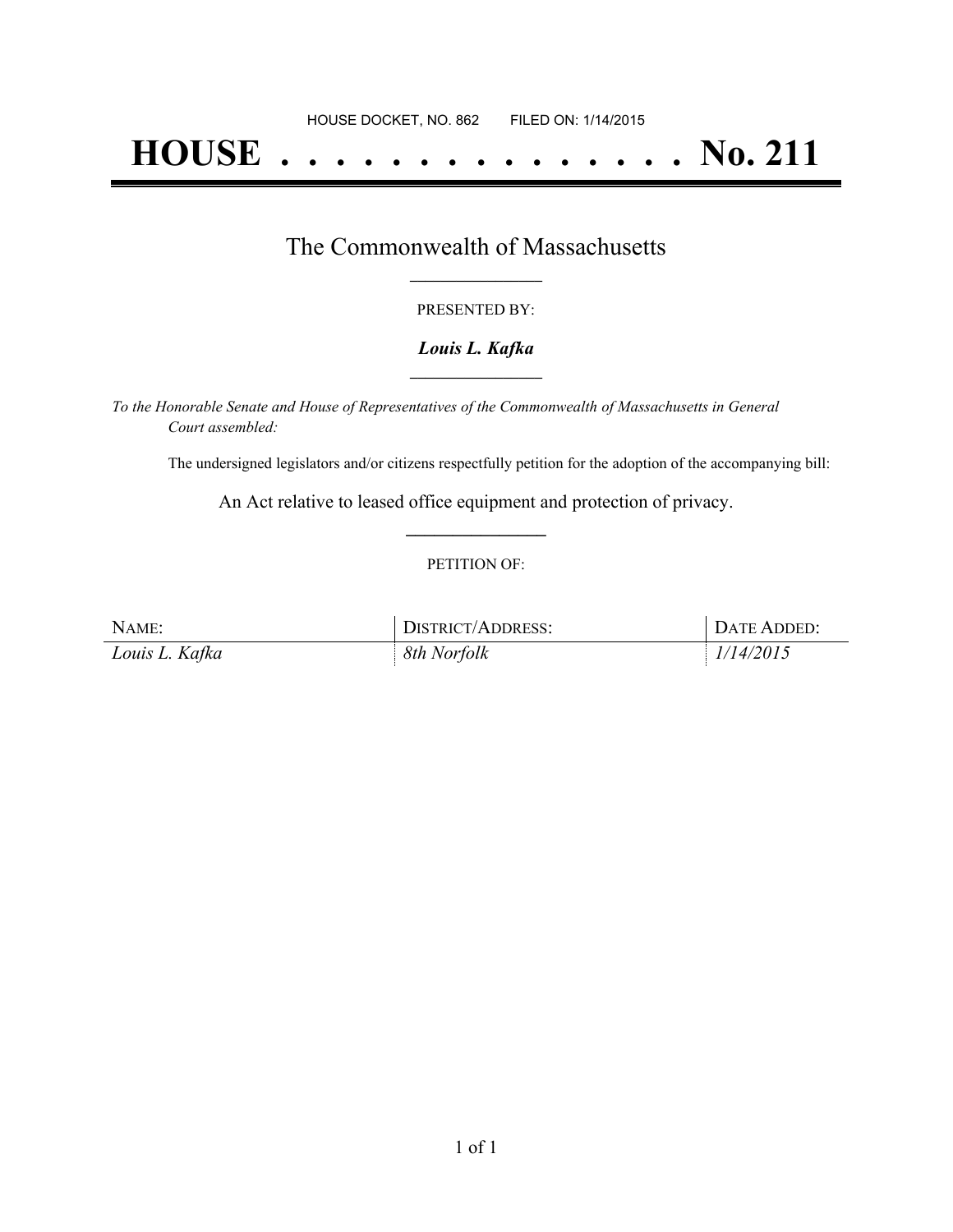## **HOUSE . . . . . . . . . . . . . . . No. 211**

By Mr. Kafka of Stoughton, a petition (accompanied by bill, House, No. 211) of Louis L. Kafka relative to leased office equipment and destruction of hard drive devices. Consumer Protection and Professional Licensure.

## The Commonwealth of Massachusetts

**In the One Hundred and Eighty-Ninth General Court (2015-2016) \_\_\_\_\_\_\_\_\_\_\_\_\_\_\_**

**\_\_\_\_\_\_\_\_\_\_\_\_\_\_\_**

An Act relative to leased office equipment and protection of privacy.

Be it enacted by the Senate and House of Representatives in General Court assembled, and by the authority *of the same, as follows:*

| 1              | Section 1: Section 1 of Chapter 93I of the General Laws, as appearing in the 2012            |
|----------------|----------------------------------------------------------------------------------------------|
| 2              | Official Edition, is hereby amended by inserting, before the definition of "Person", the new |
| 3              | definitions:-                                                                                |
| $\overline{4}$ | "hard drive", a data storage device used for storing and retrieving digital information.     |
| 5              | "lessee", a person who leases office equipment containing hard drives.                       |
| 6              | "lessor", any person leasing office equipment containing hard drives.                        |
| 7              | "office equipment", objects containing a hard drive including, but not be limited to         |
| 8              | copiers, printers, fax machines, and central processing units (CPUs).                        |
| 9              | Section 2: Chapter 93I of the General Laws, as appearing in the 2012 Official Edition, is    |
| 10             | hereby amended by inserting after section 2 the following sections:-                         |